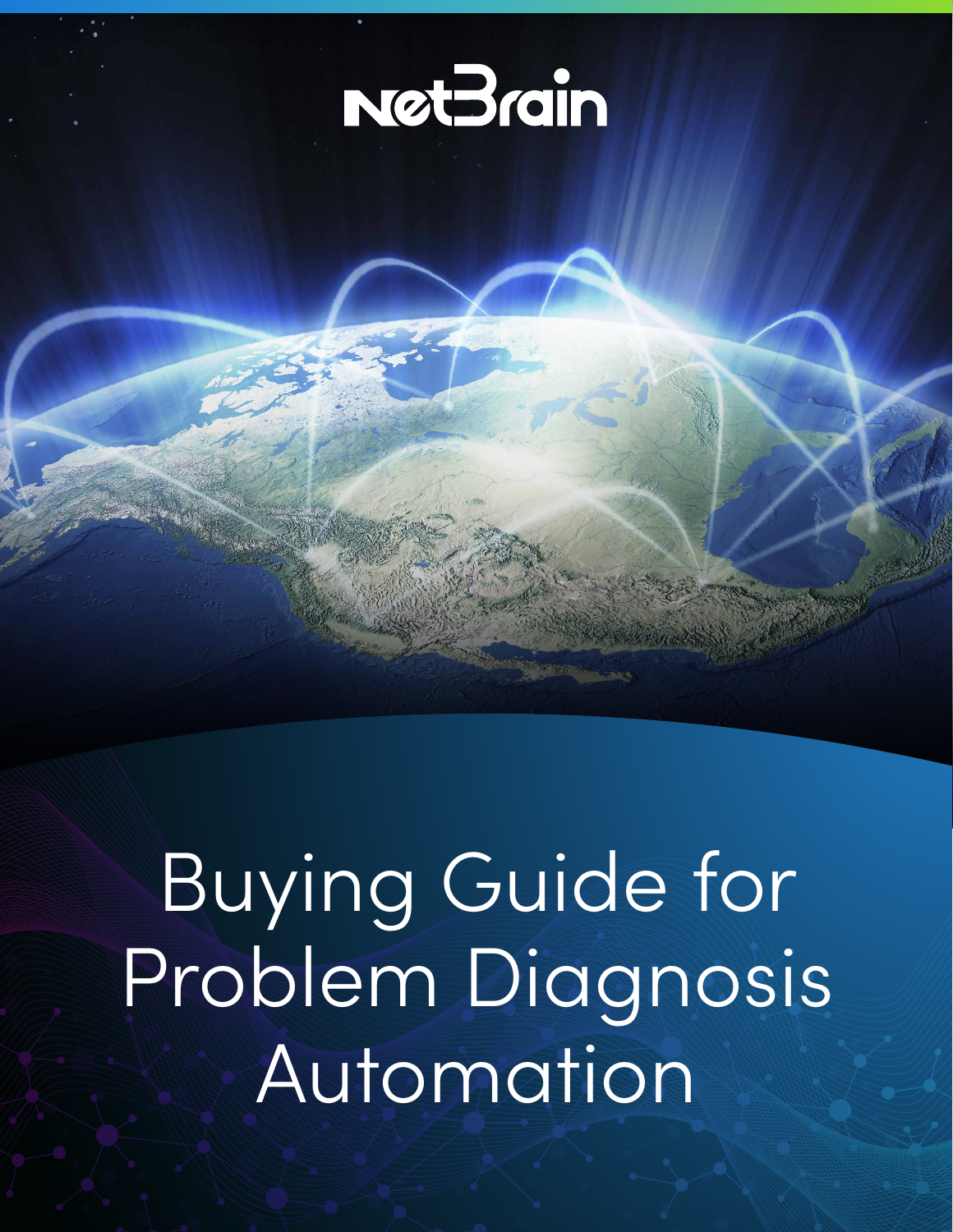While production networks have grown in both scale and complexity over the past 25 years, the means to maintain these networks have largely remained tactical in approach and highly labor-intensive. Additionally, most large enterprises will manage thousands of network service tickets per month to keep their production networks up and running at the level needed by the business. Putting these two facts together, the critical need for an entirely different approach is apparent.



of enterprises will automate more than half of their network activities, an increase from less than 8% of enterprises from early 2022

 $$ 

A little-known fact is that while a huge volume of service tickets is generated each month, there are relatively few types of actual problems. If you take the concept of similar – it introduces an innovative approach that you could apply to solving many network problems of the same kind at scale.

And this fact is not lost on the industry analysts. According to Gartner's recent, "Market Guide for Network Automation Tools," they recognize the critical importance of addressing this problem along with the current tactical and inefficient nature of Network Operations by stating, "By 2025, 25% of enterprises will automate more than half of their network activities, an increase from less than 8% of enterprises from early 2022."

Scalable problem diagnosis automation remains the largest unsolved IT challenge today. And the tactical approach to NetOps is not just a philosophical issue, it prevents the business from growing. Truly supporting the business means changing this all-toocommon brute-force NetOps paradigm to take a results-oriented and scalable view. While there are many tools that manage individual devices, those still suffer from the same bottoms-up and inefficient approach we have seen for years.

Instead, current buyers should be looking for management solutions that focus on the delivery of network results. By taking a tops-down view of the network, you can verify conditions, diagnosis abnormalities and proactively enforce the production services it delivers. An intent-based management solution can exploit the management of many individual problems by treating them similarly with proper abstraction, network intelligence, and a means to re-use subject matter expertise. A solution like this would provide a concise understanding of how the network delivers 'intents' which are closely aligned with the needs of the business and its applications.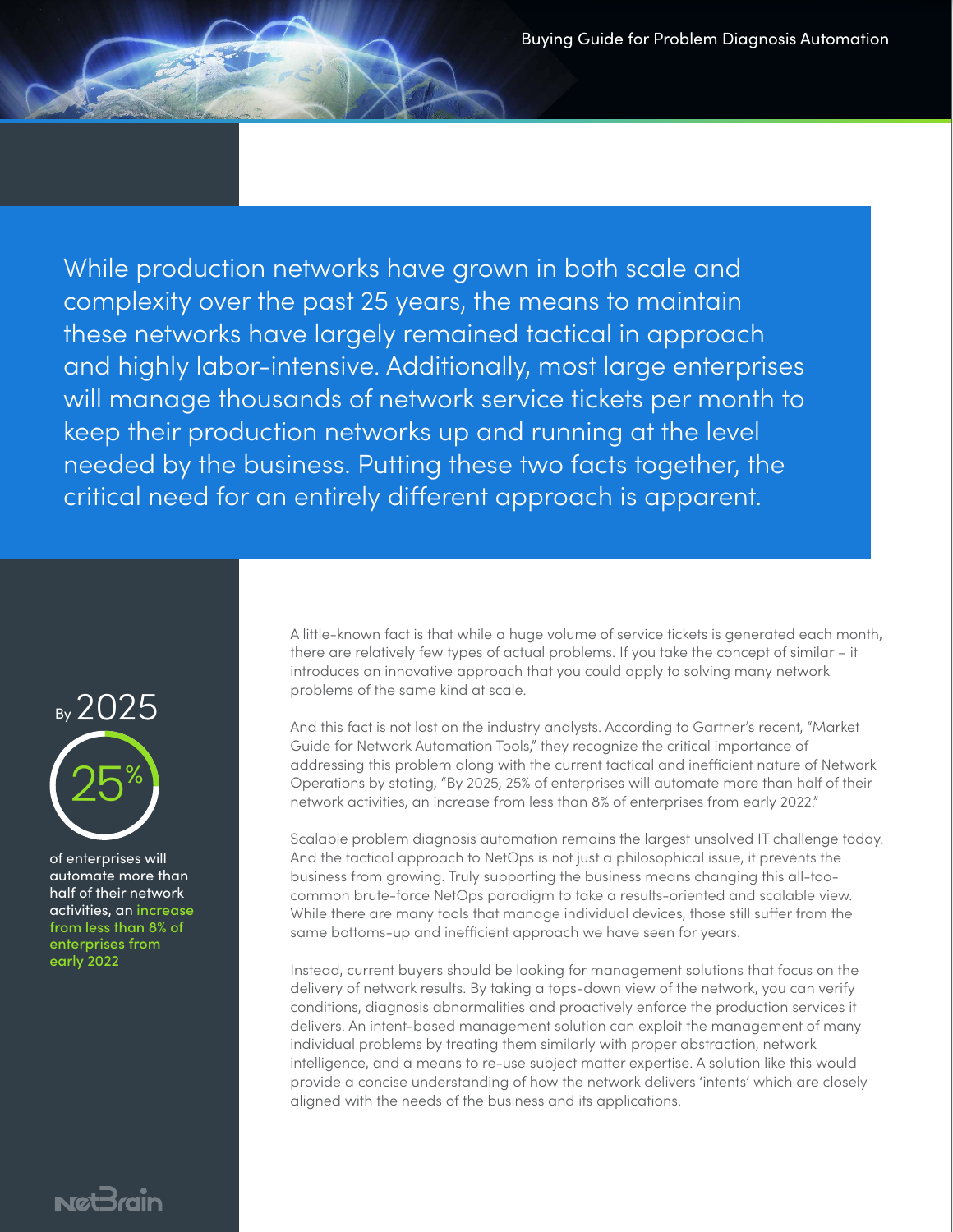The best way to evaluate a NetOps solution is to qualify and quantify what you have today. Look at your Service Desk and see how the NetOps function is represented along with the volumes of tickets and the kinds of problems being seen. Above all, you need to understand your operational baseline and expectations when evaluating how network automation can help.

## **Key capabilities to look for in a network automation solution:**

- The ability to scale to any infrastructure size, including the edge and public cloud and everything in between
- Provides operational scalability with automation by solving for similar problems across the entire infrastructure
- Captures and shares SME knowledge across the organization
- Allows your experts in each scenario to capture their best practices and make them re-usable
- Has awareness and details of the entire hybrid network infrastructure and knows the parameters for every device. This is in stark contrast to many of the early automation approaches that were unaware of their surroundings.
- Includes a pre-built automation library that can immediately solve your most common network issues out of the box and is extensible without the need for coding
- Takes a proactive approach to automation and continuously assures preservation of network intentions and verifies the infrastructure can support your applications
- The ability to interactively apply stored automation units for remedial purposes when operators and engineers are addressing network issues
- The ability to execute automation in response to external events from third party applications, including ITSM workflow managers and network monitoring consoles
- Support for major public cloud providers, traditional network infrastructures and software defined LAN and WAN. Support for all major vendor components.



### Most of these similar

problems are being addressed individually as if each issue is bespoke, missing the big opportunity to

#### scale the NetOps function,

share re-usable best practices and become more consistent and predictable for the business

# Net3<sub>rdin</sub>

## **Getting Started: Determine your most commonly occurring problems**

The ability for your chosen network automation solution to quickly address your problems in your environment is the key to demonstrating value and gaining support throughout the organization. So, the best place to identify your needs is to start with the most valuable information available: Your own incident and network service ticket data.

Start your investigation by studying your actual incident case data (service tickets) from the last 6-12 months. That data will reveal the kinds of operational work your NetOps teams conduct on a daily, weekly, and monthly basis. Doing this analysis will provide some trends to understand about your operational task workload and help to identify the types of problem situations that occur on a weekly or monthly basis.

You'll realize that voluminous service task workload across your entire NetOps team is best characterized as your precious engineers and operators who are continuously solving network problems which are 'similar' in nature. And less apparent, most of these similar problems are being addressed individually as if each issue is bespoke, missing the big opportunity to scale the NetOps function, share re-usable best practices and become more consistent and predictable for the business.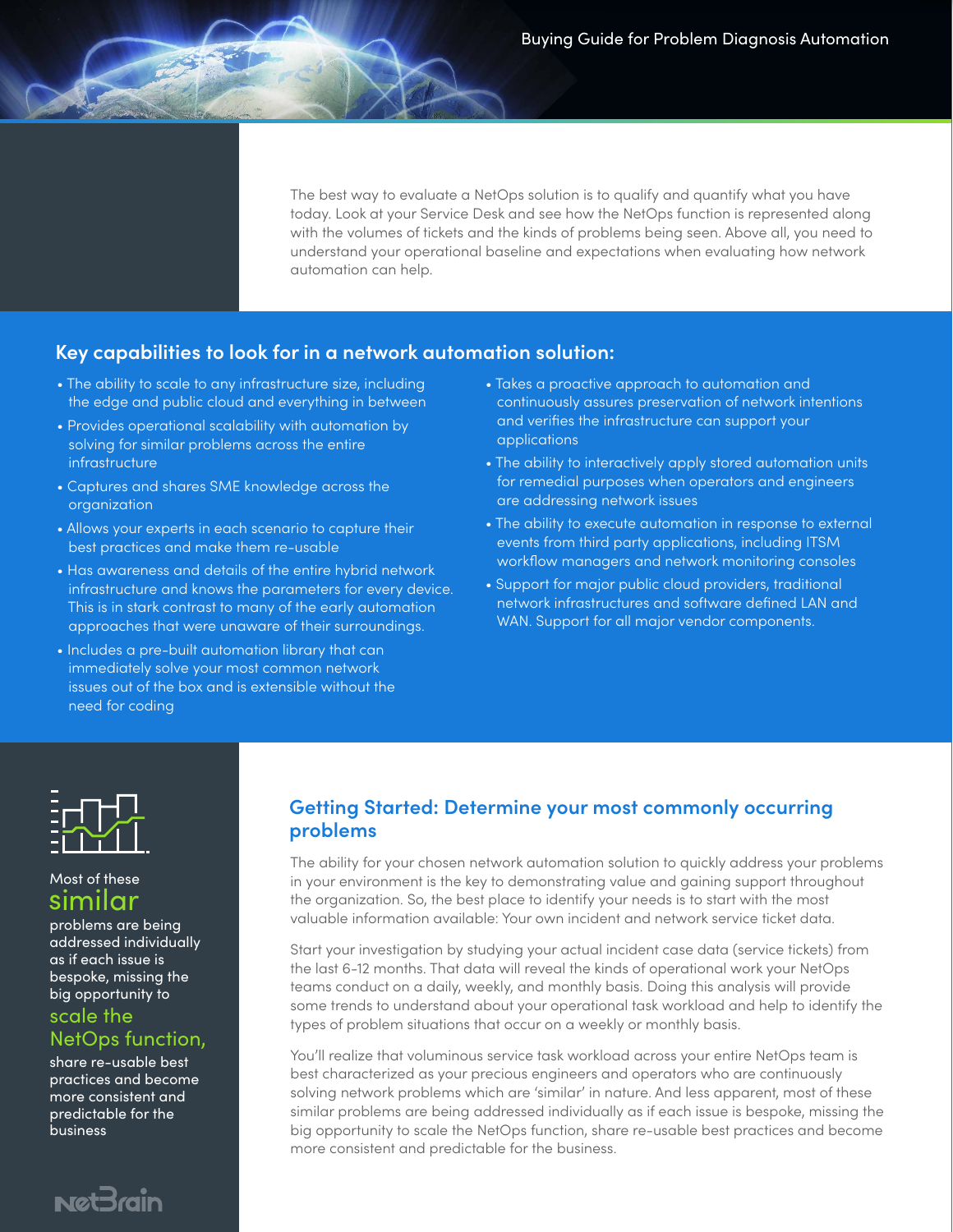

As NetOps scales in scope and complexity, IT has learned some valuable lessons regarding how to select and implement

#### network automation

that can be deployed immediately, increases in value over time, and quantifies ROI

## **Lessons Learned: Scaling NetOps and Applying Automation**

Automation projects over the last couple of decades have become mired in mis-set expectations, budget overruns, and unclear ROI. As NetOps scales in scope and complexity, IT has learned some valuable lessons regarding how to select and implement network automation that can be deployed immediately, increases in value over time, and quantifies ROI.

Here are common mistakes to avoid and mitigate for a successful problem diagnosis automation experience.

#### **1. Trying to scale NetOps through personnel to match business growth**

As infrastructure scope and complexity expand, it is becoming impractical to simply hire more operational staff and train each of them in every network technology. While adding more service personnel is a common and tactical solution to this growing problem, it fails to achieve the desired results of lower operational costs, shorter task duration, and more consistent ticket resolutions. And the varying skill levels of operators and engineers negatively impact the ability to solve problems effectively and rapidly. The most successful IT leaders realize that their operational plan must not continue the labor-intensive model that has been in place for decades, but instead become smarter and transform knowledge into a re-usable asset.

#### **2. Adding Another Tool or Point Solution**

We all understand the value of documenting and mapping your network. You can identify where the root cause of the problem is faster, maintain compliance more easily and prepare for audits quickly. And the promise of a fancy new auto-discovery and mapping tool can be exciting. But if you stop there, you're overlooking the big picture. Tools are tactical. What you are really looking to do is change the approach. You are looking to change the workflows associated with Network Operations to re-use knowledge and automate the portions that are similar from ticket to ticket. Buying just another tool does nothing to change the trajectory of the problem.

#### **3. Waiting for AIOps and ML tools**

All AIOps and ML solutions take a black-box approach leveraging machine learning or traditional statistics-based AI functions to discover root causes from large amounts of machine data. But for most IT problems, a set of clean data is very hard to come by, on top of many other challenges including a PH. D to operate such a tool. Customers routinely state that AI and ML tools rarely meet the bar for success. These approaches are unaware of the infrastructure details and intents, so the observations they make are more theoretical or academic in nature. As such, they rarely produce results that have a material impact on the biggest challenge, which is solving a small number of similar problems at scale, using re-usable knowledge. And, since it's a really small number of similar problems, gaining the requisite knowledge is not really the NetOps scale issue. It automatically captures and applying automation to solve this set of problems again and again. When selecting a strategic network automation solution, look for solutions with the ability to apply knowledge and experience-based best practices proactively to prevent potential problems from impacting production.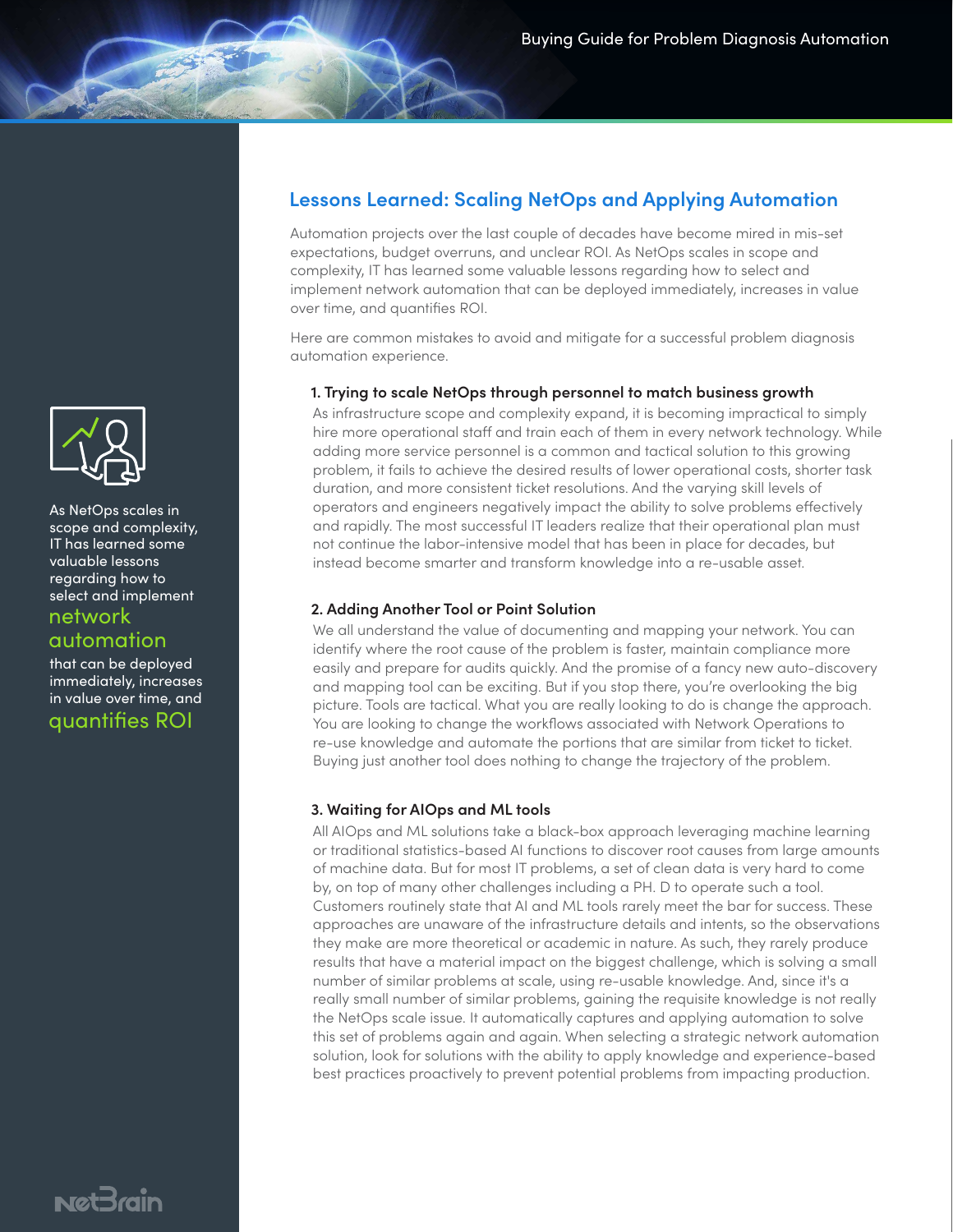

The average network management team spends

3/4

of its time fixing problems, according to Enterprise Management Associates (EMA) research

#### **4. Taking a reactive approach to network operations**

Troubleshooting is the singular focus of most enterprise network managers today, and it is a fundamental problem. The average network management team spends three-quarters of its time fixing problems, according to Enterprise Management Associates (EMA) research.

Look for a solution that focuses on top-down, results-oriented management. This type of solution empowers you to spend less time on reactive problem solving and instead focus on making the infrastructure more robust, defendable, and reducing service outage risk. The best results-oriented Network Automation solutions will continuously look for the existence of the normal or expected "good" operating conditions (as defined by your business apps). A solution like this understands the intents of each component and how business applications are designed, and the characteristics of the network services each application requires.

#### **5. Focusing only on Day 0 and Day 1 network operations**

According to Enterprise Management Associates, most enterprises focus their automation efforts on Day 0 and Day 1 network operations, such as zero-touch provisioning and change and configuration management. However, addressing Day-0 and Day-1 is just a tiny part of the total operational lifecycle. Addressing Day-0 and Day-1 alone neglects the much larger and longer-term opportunity to automate Day 2 network operations in a defendable fashion. Remember, the solutions needed to manage Day-2 will be used thousands of times per month in a larger organization, so making the right choice of Network Automation that addresses this Day-2 part of the lifecycle will have a much greater impact on the bottom line.

Omitting the Day-2 requirement from your selection process will perpetuate the long-standing struggle for scalable network operations, leaving engineers struggling with operational inefficiency, each having to craft a random portfolio of generic tools, a lack of reliable network documentation, and a litany of on-going design compliance issues.

**Day 0 Day 1 Day 2 - Day n Provisioning Configuration Configuration** Optimizing – Ongoing Operations

#### **6. Personal libraries of generic scripts are not Automation**

According to Enterprise Management Associates, many early types of automation are created from the bottom up, with network engineers teaching themselves new scripting and coding languages and building themselves folders of single-use scripts, which may or may never be used again. These folders of scripts may amount to hundreds or thousands of scripts without any structure for re-use. So, while it may be theoretically possible to capture their expertise in these very rigid one-off scripts, there is also no system to leverage these efforts to be applicable to similar problems, nor make their knowledge accessible by a broader group of users with varying skills. The result is the same problem being addressed by two different network engineers will be handled independently, and inconsistently, with varying results.

 $N$ *at* $\overline{\mathcal{C}}$ *rain*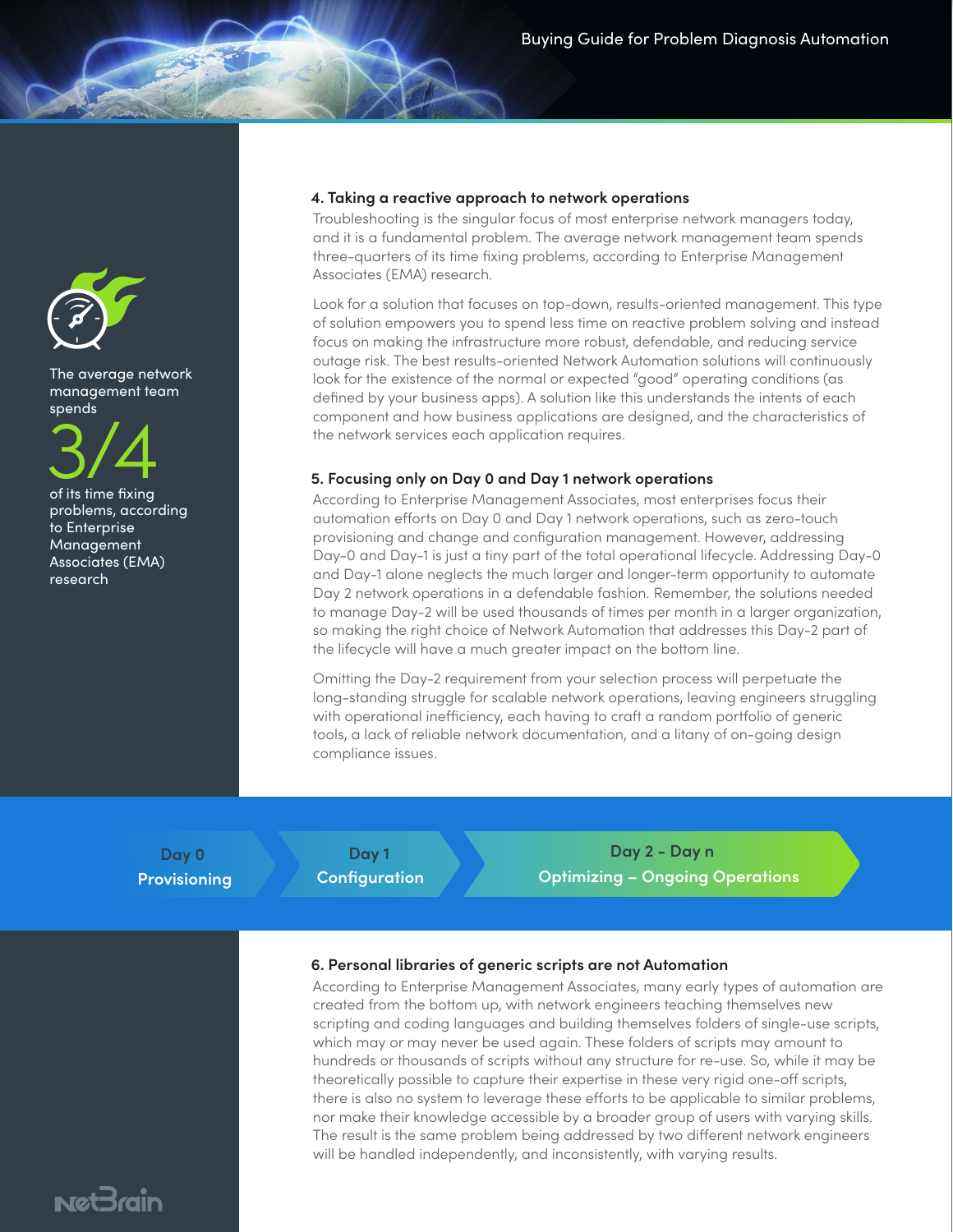Along with its available Automation Library service, it addresses more than



of an enterprises service task needs and can even be applied proactively to prevent potential problems before they affect production needs

### **Out of the Box: select a platform that includes a rich Automation Library**

A library of pre-built automation lets any operator troubleshoot the most common problems, giving them a head start. In fact, the best network automation solutions should include entries that can resolve all the most common problems that arise in an enterprise infrastructure. Look for a solution that can also customize automations based on your most common incidents and offers the ability to create new automation without any coding- which is where many automation projects have stalled in the past. The requirement for armies of software developers and the need for rigid functional specifications have stymied this effort in the past. Instead, the chosen solution should provide for a more agile approach, allowing any user to create their own automation and refine it over time as needed.

## **Choose NetBrain: Network automation the way it was meant to be**

NetBrain Problem Diagnosis Automation System (PDAS) is the answer to all these challenges. Along with its available Automation Library service, it addresses more than 95% of an enterprises service task needs and can even be applied proactively to prevent potential problems before they affect production needs.

Examples of common problem diagnosis situations addressed by PDAs and its Automation Library:

| <b>Intent-driven NetBrain PDAs Automation Library</b>      |                                       |
|------------------------------------------------------------|---------------------------------------|
| <b>Design-Level Enforcement</b>                            | <b>Event and Ticket Remediation</b>   |
| Design / Feature / Technology / Security                   | <b>Network</b>                        |
| • Must-have or forbidden routes                            | • Access errors                       |
| • QoS, ACL, or multicast rules                             | • Configuration errors and drift      |
| • HA/failover/redundancy rules                             | • BGP or OSPF errors                  |
| <b>Incident &amp; Feature Agnostic</b>                     | <b>Device</b>                         |
| • Sufficient CPU, Memory, Power                            | • Host or Service Unreachable         |
| • Link utilization, Latency, Interface status              | • Printer/Database Device unavailable |
| • Device and service reachability                          | • Permission restrictions             |
| <b>Key Applications and Paths</b>                          | <b>Application</b>                    |
| . Voice, Internet, VPN path availability and performance   | • Data unavailable                    |
| • DCI Paths performance and quality                        | • Voice Choppy                        |
| • Validating key application path availability and quality | • Slow App Response Times             |

# Net 3<sub>rdin</sub>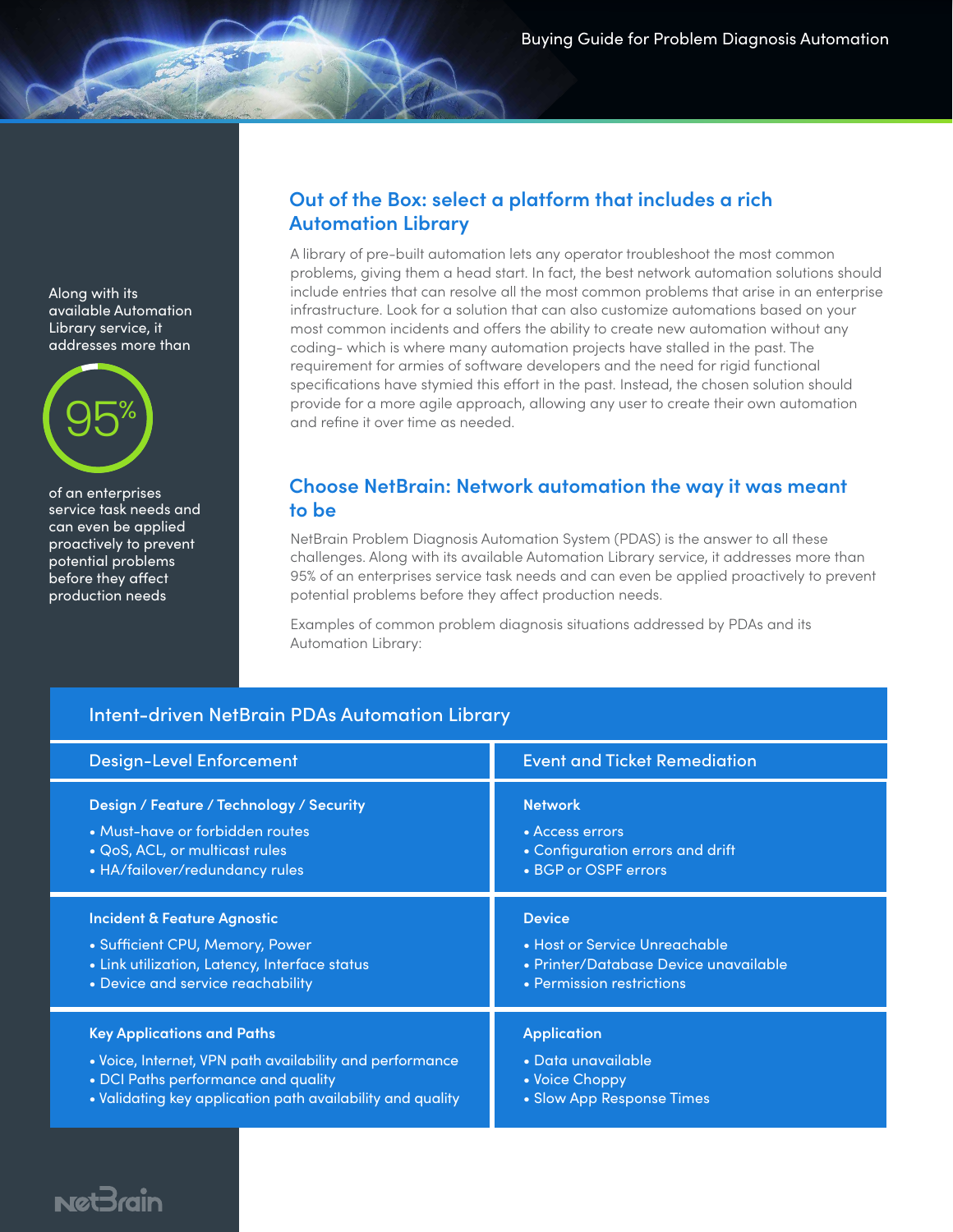PDAS and it's continuously expanding library of pre-built expertise-based automation units is ready to use right out of the box. These automation units address the most common scenarios seen in most enterprises for event-driven responses, (such as those reported via a network helpdesk service ticket), as well as for proactive design-level compliance, security, and application performance support verifications.

The NetBrain Automation Library is available exclusively as part of our Managed NetBrain Premium professional services subscription. For the duration of the Premium services contract, customers are entitled to a subscription to the NetBrain Automation Library and assistance from our NetBrain Automation Center of Excellence (COE) to help you select, adapt, and implement the latest in NetBrain automation.

The NetBrain Automation Library is extensible as well. Through no-code mechanisms built into the PDA System, your subject matter experts can create additional situation and site-specific automation routines and add them to the Automation Library. Any network engineer or operator can use the stored automation routines to solve problems quickly and accurately when they re-occur. In effect, subject matter expertise becomes available when the subject matter experts are not!

## **What the Experts Say**

According to Enterprise Management Associates, network teams need to adopt automation tools that have comprehensive awareness of the underlying network itself and provides automation for these hybrid networks, edge to cloud. The days of maintaining individual siloed tools for individual tasks are over. Network operations teams must look for ways to combine automation tasks which span data centers, LANs, WANs, and the cloud. They should adopt automation platforms with visibility into the intent and the state of the network to minimize manual data gathering. Look for automation solutions that are focused on the net-result of delivering the IT services needed by the business, rather than maintaining device-level health. The selected automation platform should capture the knowledge of the network team's experts without software development nor programming, to make it available to the entire network team.

## **Get Started Today**

NetBrain's fourth-generation Problem Diagnosis Automation System is the industry's only smart network automation & visibility platform for managing every hybrid network from the top-down using network design intents as its foundation. While other solutions force users to interact with every network device, NetBrain describes and manages a set of network design intents. Tight integration with major ITSM systems automates and accelerates the resolutions of more than 95% of all network service tickets and prevents more than 50% of all network problems before they impact production. Today, over 2,500 of the world's largest enterprises and MSPs use NetBrain.

[Get started today](https://www.netbraintech.com/get-started-with-us/)

EMA Source: https://www.netbraintech.com/wp-content/uploads/2022/02/NBT002b\_NetBrain-WP\_Final.pdf

2 EMA: https://info.netbraintech.com/rs/943-NGR-529/images/White-Paper\_The%20\_Future\_of\_Network\_Operations.pdf



# Today, over of the world's largest enterprises and MSPs use NetBrain 2500